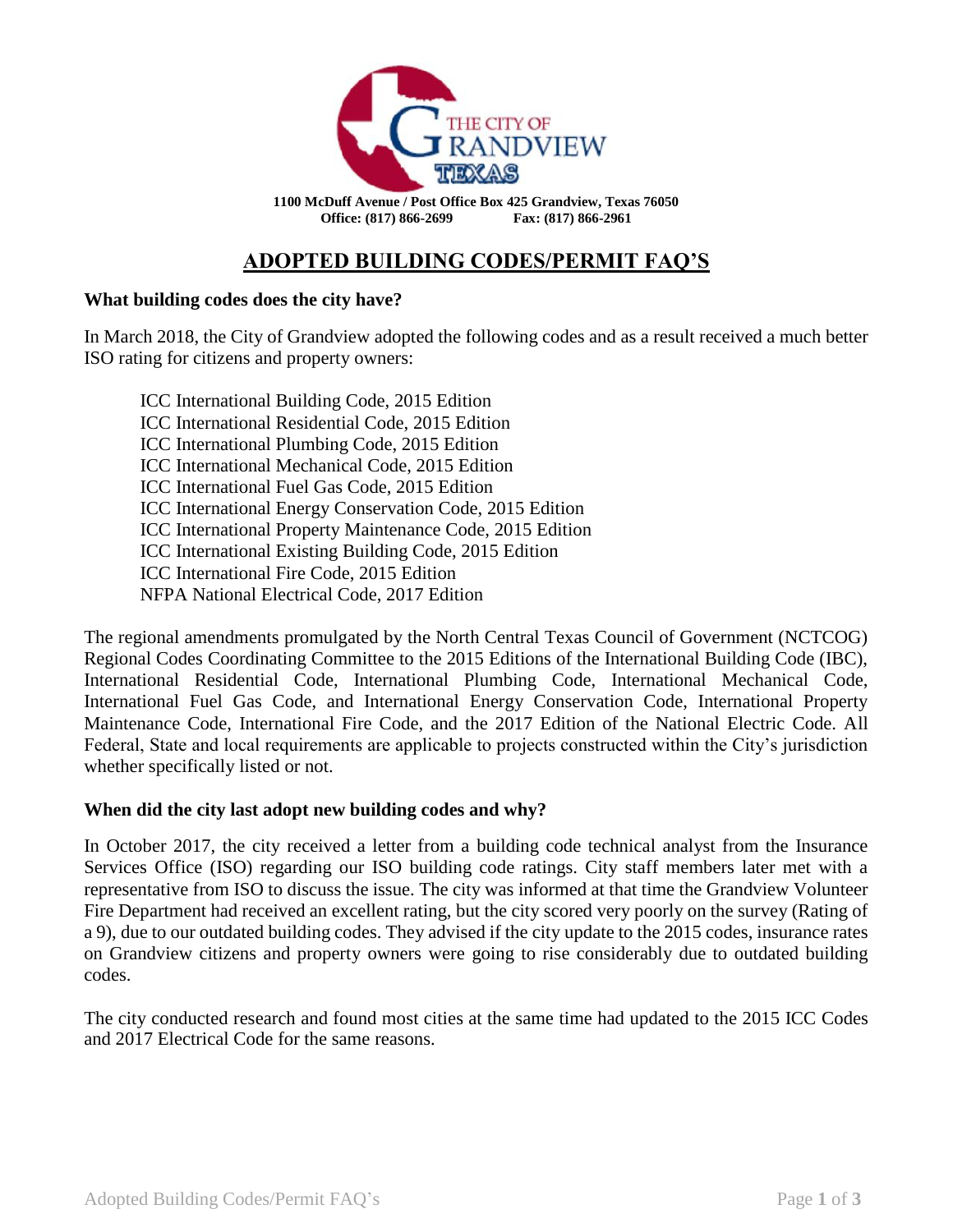## **What building codes have other cities adopted?**

The following cities have adopted the 2015 International Building Code:

**Godley** Cleburne Joshua Burleson Venus Maypearl Italy

A few others nearby have adopted other versions of the code:

Alvarado – 2012 Keene – 2018 Glen Rose – 2018  $West - 2018$ Hillsboro – 2020

#### **Who does the city use for building plan review and inspections?**

The city has a third-party company, Bureau Veritas (BV) who serves as Grandview's building official. They perform Grandview's plan review and building inspections pursuant to federal, state and adopted building codes. They are the world leader in testing, inspection and certification services. In their division, they have approximately 20 licensed engineers (structural, mechanical, electrical and professional), two Certified Access Specialists, 15 ICC Certified Plan Examiners and 15 ICC Certified Inspectors on staff to serve their customers. Many cities in North Texas and beyond utilize Bureau Veritas as their building official, because they have the required licensed personnel needed for all types of inspections. The City of Grandview has utilized BV since at least 2008.

#### **What documents are required for a building permit?**

The International Building Code states, "submittal documents consisting of construction documents, statement of special inspections, geotechnical reports and other data shall be submitted with each permit application." Following the code, Bureau Veritas requests certain construction documents depending on the nature and scope of the work to be completed on a project. No two projects are the same, so the requested documents and information varies. Failure to provide the requested construction documents or required information results in a hold being placed on the permit. As soon as the required documents and/or information is provided, the permit process can move forward. If a business/property owner fails to provide the required information per the codes, the process will not move forward.

#### **I am a business owner and want to know what the requirements are for me to open or remodel my business in Grandview. Who do I contact with questions?**

To help business owners, Bureau Veritas has a project consultation program to walk business owners through the permit process to ensure compliance with state laws. This is facilitated by Development Director Brad Hendricks. He can be contacted by e-mail at bhendricks@cityofgrandview.org or by phone at (817) 866-2699.